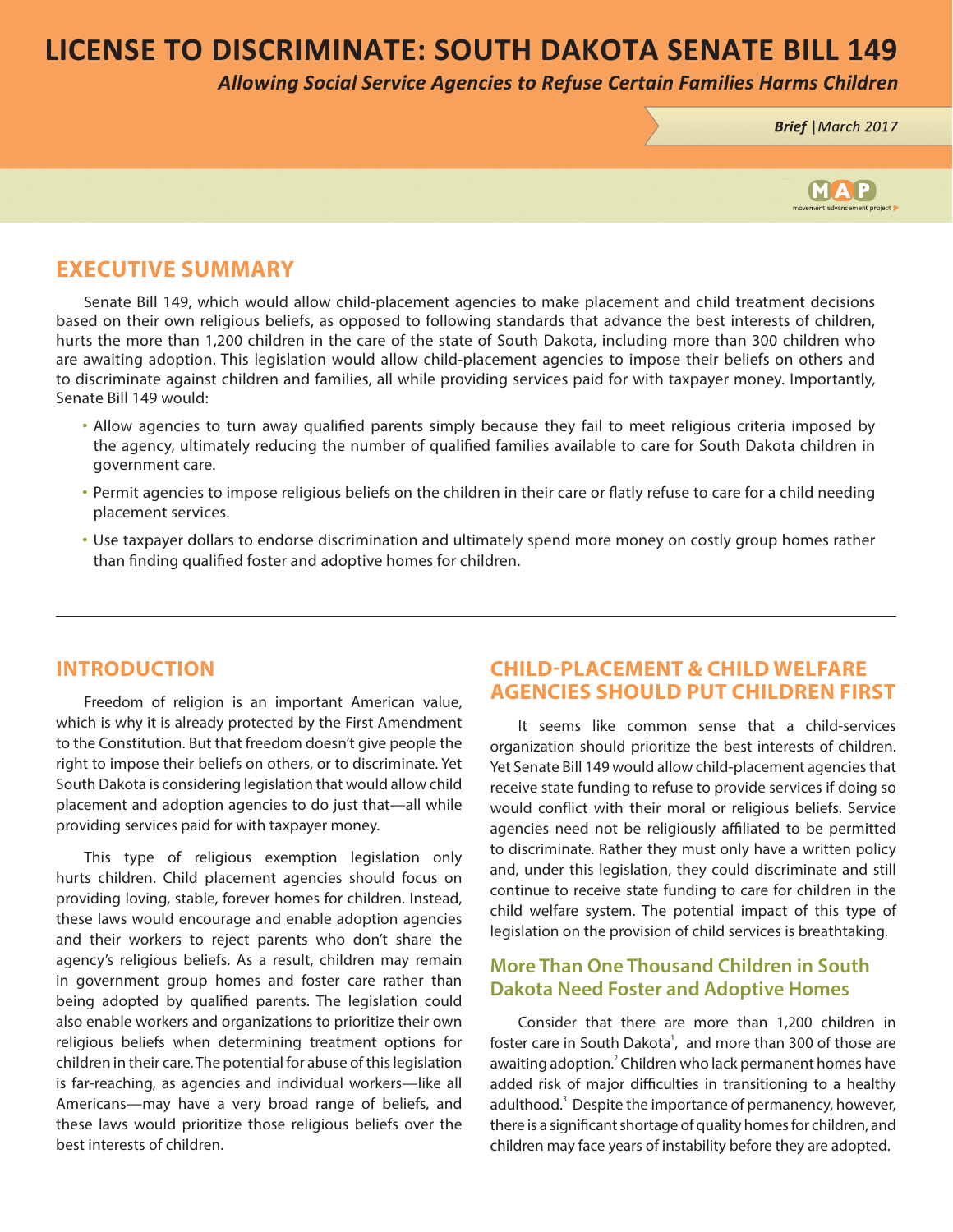Agencies consistently report that one of the biggest obstacles to placing children is finding interested, qualified families who want to foster or adopt. $4$  All kinds of families are needed to care for the thousands of children in the child welfare system, including the hundreds of thousands needing foster homes and those awaiting adoption nationwide. Research finds that diverse families serve a frequently under-appreciated role in the child welfare system; single parents, unmarried couples, relatives, and families headed by lesbian, gay, bisexual, and transgender (LGBT) people have all been important members of the foster and adoptive community. For example, same-sex couples are four times more likely than married oppositesex couples to raise an adopted child, and they are six times more likely to raise foster children.<sup>5</sup> There are more than 22,000 adopted children residing with same-sex couples in the United States.

Yet Senate Bill 149 would protect workers and agencies who reject these and other qualified parents simply because those parents fail to meet the religious criteria imposed by the agency.

## **Child-Placement and Child Welfare Agencies Must Put Children First**

At the heart of child-welfare service is the well-being of the child. Each agency and staff member is tasked with ensuring the safety and well-being of every child in their care. This is called a duty of care, a legal obligation to care for children who are the state's charge. Agencies have this duty of care because children cannot care for themselves, find their own foster and adoptive homes, get their own food and shelter, or enroll themselves in school. Adults must help them obtain these crucial needs. How can agencies ensure that children get placed in adoptive homes as quickly as possible when the agencies are turning away qualified prospective parents?

Children also cannot choose which child-placement agencies take their cases. It is the responsibility of the state to ensure that every child-serving agency is showing the strictest duty of care; that each agency receiving state funding is doing everything in its power to ensure the well-being of children in its charge. Yet Senate Bill 149 would allow agencies to impose their own religious views on the children in their care. For example, under such a law, an agency could decide that LGBT children in their care should undergo harmful, discredited conversion therapy programs—and the agency and worker would still maintain their state license. Similarly, a child who just lost both his or her parents could be denied adoption by an aunt who is an unmarried mother.

### **SENATE BILL 149 ENCOURAGES DISCRIMINATION AND HARMS CHILDREN AND FAMILIES**

Senate Bill 149 laws would create a broad license to discriminate in the placement and treatment of children in state care, allowing child-placement agencies and workers to discriminate with taxpayer dollars and put their religious beliefs ahead of the best interests of children. Allowing agencies to fail to care adequately for children in their custody or to flatly refuse to consider well-qualified prospective families–and to still receive government funding–violates basic principles of child welfare and allows taxpayer dollars to be used to discriminate.

When agencies that receive federal or state funding are permitted to pick and choose which children to serve and which families to consider, it is the children that the state has in their care who are harmed. Potential harms under Senate Bill 149 could include:

#### **Agencies could reject qualified parents who don't meet their religious criteria.**

- Adoption agencies could decide to keep a child in a government group home rather than place them with a loving, qualified couple who don't adhere to the agencies' religious beliefs.
- A child-placement worker could decide to keep a child in foster care rather than place her with a loving, qualified lesbian couple or a Buddhist couple who wants to adopt.
- A Christian child placement agency could refuse Jewish parents, and Jewish child placement agency could refuse Christian parents.

#### **Agencies and workers could discriminate against and refuse to serve sweeping categories of parents.**

- Social service agencies could refuse to consider families headed by LGBT people because the agency opposes same-sex couples, same-sex marriage, or transgender people.
- Single people or cohabiting unmarried couples could be excluded from consideration.
- Social service organizations could refuse to consider prospective families with a different religious practice from their own, interfaith families, or families who are not religiously-affiliated.

#### **Agencies would no longer need to make placement decisions based on the best interests of the child.**

• An agency could refuse to allow a child to be adopted by an extended family member (often called kinship